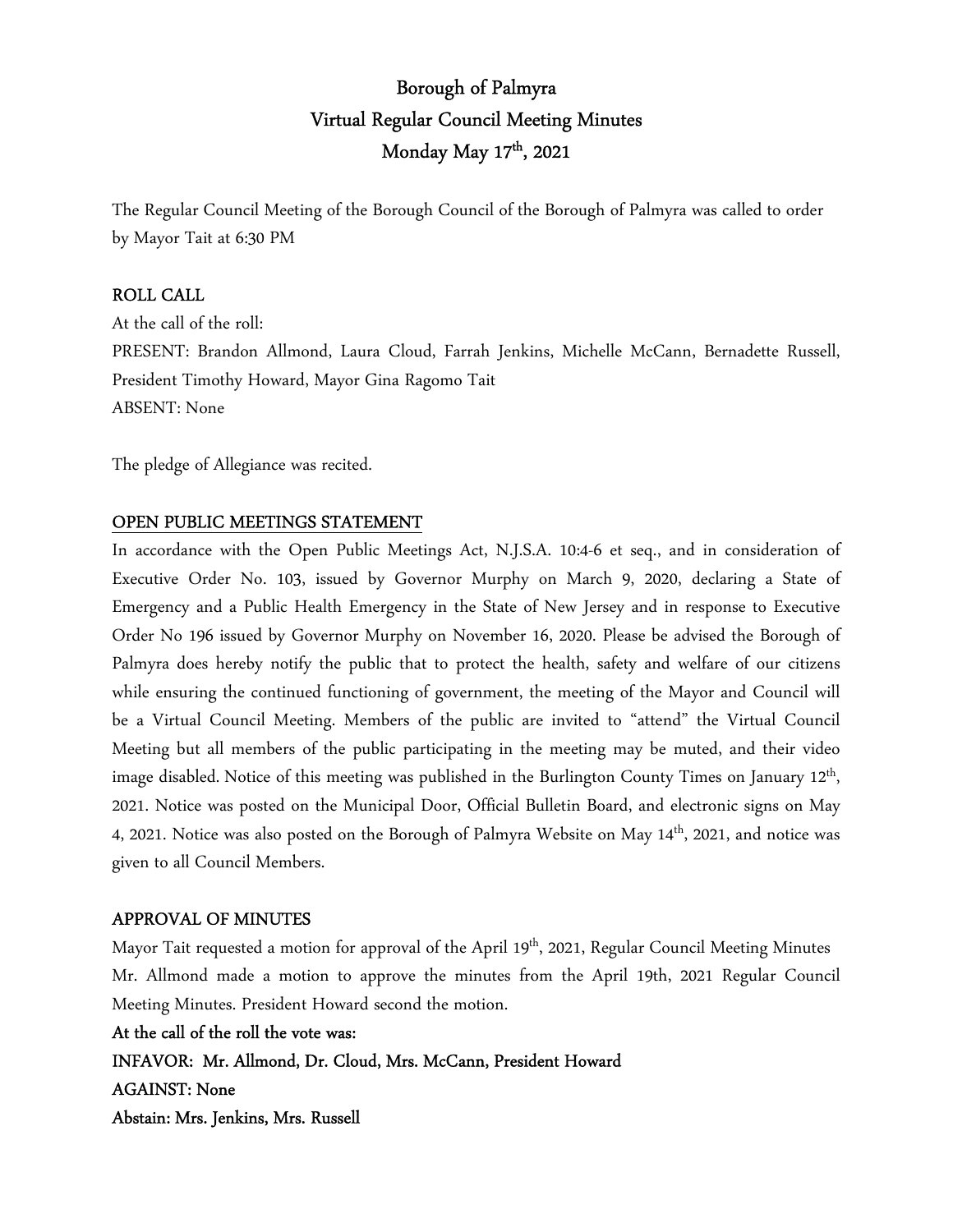### Motion Carried

### APPROVAL OF MINUTES

Mayor Tait requested a motion for approval of the May 3<sup>rd</sup>, 2021, Council Caucus Meeting Minutes Mr. Allmond made a motion to approve the minutes from the May 3<sup>rd</sup>, 2021, Council Caucus Meeting Minutes. President Howard second the motion.

At the call of the roll the vote was:

INFAVOR: Mr. Allmond, Mrs. Jenkins, Mrs. McCann, President Howard

AGAINST: None Abstain: Dr. Cloud, Mrs. Russell

Motion Carried

## **CORRESPONDENCE**

Municipal Clerk, Ms. Jackson acknowledged the following correspondence received:

Resignation Letter– Joanne Logue, Crossing Guard

Resignation Letter – Juan Delgado

Email- Cynthia King

Mayor Tait requested a motion to accept the letters of resignation submitted by Ms. Logue and Juan Delgado. Dr. Cloud made a motion to accept the resignation letters of Ms. Logue and Mr. Delgado. Mr. Allmond second to motion.

## All members present voted in favor of the motion. Motion Carried

## REDEVELOPMENT

## Rt. 73 South Redevelopment Area- Update

Mr. Gural stated the pre-construction meeting was held last week and went very well. Mr. Gural indicated the project is slated to begin soon with the dredge materials being transported from Cinnaminson and Palmyra to the site. Mr. Gural stated there are two ordinances on the agenda for final approval tonight and we are close to finalizing all the documentation needed to move the project forward. Mr. Gural noted the memo in packet from Mr. Rosenberg regarding the ongoing discussions regarding the Fillit bankruptcy and the fair share housing litigation.

Outlaw Training & Fitness/620-622 Highland Ave Redevelopment Project – Update

Mr. Brewer indicated there is not anything new to report, we are still scheduled for trial which is scheduled for the end of August.

Redevelopment Study Block 80 Lot 6, former Knights of Columbus property- Update

Mr. Gural indicated that Seabox has purchased the property and in speaking with them noted they are interested in possibly converting the building into office space to accommodate some new technology business they are looking at starting.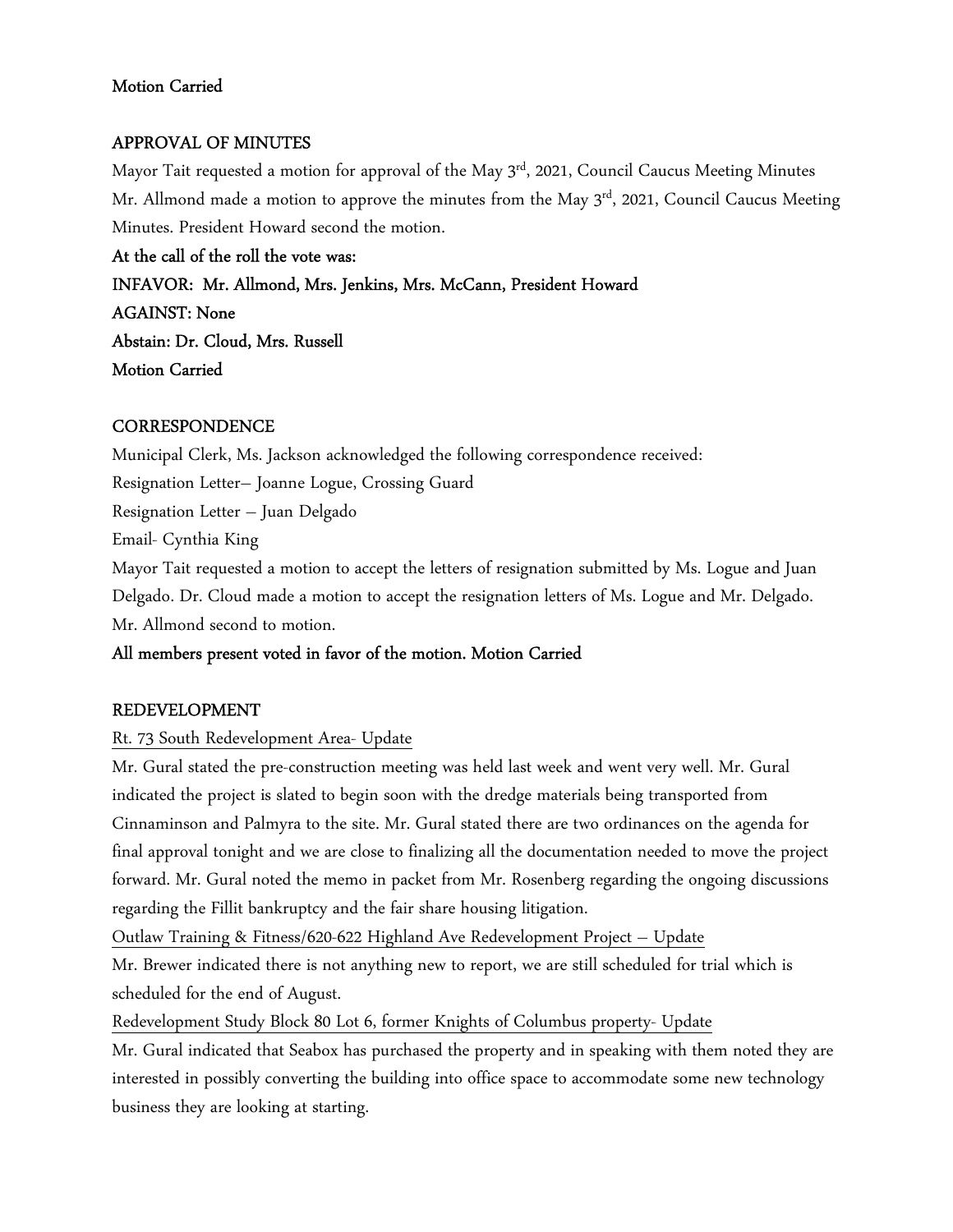#### PROFESSIONAL UPDATES

#### William Kirchner, ERI

Mr. Kirchner indicated that after a work stoppage last week, due to a union dispute, the contractor was back at work today and are working to make up the week lost. Mr. Kirchner stated the bids are out for the 2020-2021 Road Program Improvements project, noting they hope to award the project at the second meeting in June which includes the reconstruction of New Jersey Avenue, concrete work on Charles and Hubbs Streets, also Park Avenue. It also includes the milling and paving of Madison Street and the reconstruction of the Ethel B. Hardy Park basketball court and Second Street between Firth and Leconey and Rowland the dead-end off Cinnaminson Avenue. Mr. Kirchner indicated the estimated cost is about \$450,000.00. Mr. Kirchner stated the Borough received a 2021 DOT grant for Spring Garden Street between Park Avenue and Walnut Street and he will have the bid out by the end of June so it can be constructed last summer or early fall of 2021.

Mr. Kirchner indicated he received a repair estimate for the sewer generator which is about \$60,000.00. Mr. Kirchner indicated he is seeking generator replacement estimates and received thus far a generator to replace what is existing currently at the sewer plant costs about \$80,000.00 to \$90,000.00; noting that if we go bigger, it could cost as much as \$150,000.00. Mr. Kirchner stated he would have more to report soon. Mr. Kirchner stated last week the cleaned out the Berkley pump station due to clogs and removed a lot of rags. Mr. Kirchner indicated they are proposing including a mixer in the tanks as an interim solution until the pump station can be reconstructed. Mr. Kirchner indicated they purchased the mixer at an approximate cost of \$4,000.00 and it will cost about \$7,000.00 to have it installed.

#### REPORTS

Palmyra Board of Education Liaison Ms. Kate Yoakum indicated the Board of Education has been a strategic planning process and are at the point where they have a draft which they would like to share with the community to get feedback. Ms. Yoakum indicated the draft would be going to the committee and a group of teachers this week and next week on May 24<sup>th</sup>, 2021, it will he heard at a public meeting. Ms. Yoakum also noted the Board of Education approved the four student representatives to council, ability to attending the groundbreaking ceremony on May 21<sup>st</sup>, 2021, during school hours. Ms. Yoakum thanked Councilwoman Jenkins for attending the last Board of Education meeting and providing information regarding covid vaccinations. President Howard inquired about the reconstruction of the gym floor, Ms. Yoakum noted it was for Charles Street School's gym floor which had mercury in the flooring and has now been remediated.

#### PHS Student Representatives

Coady McCann – Mr. McCann stated the students held a yard sale fundraiser and made over \$600.00. Mr. McCan indicated both the boys and girls track teams won the BCSL Independence Division Championship at their Pennsauken meet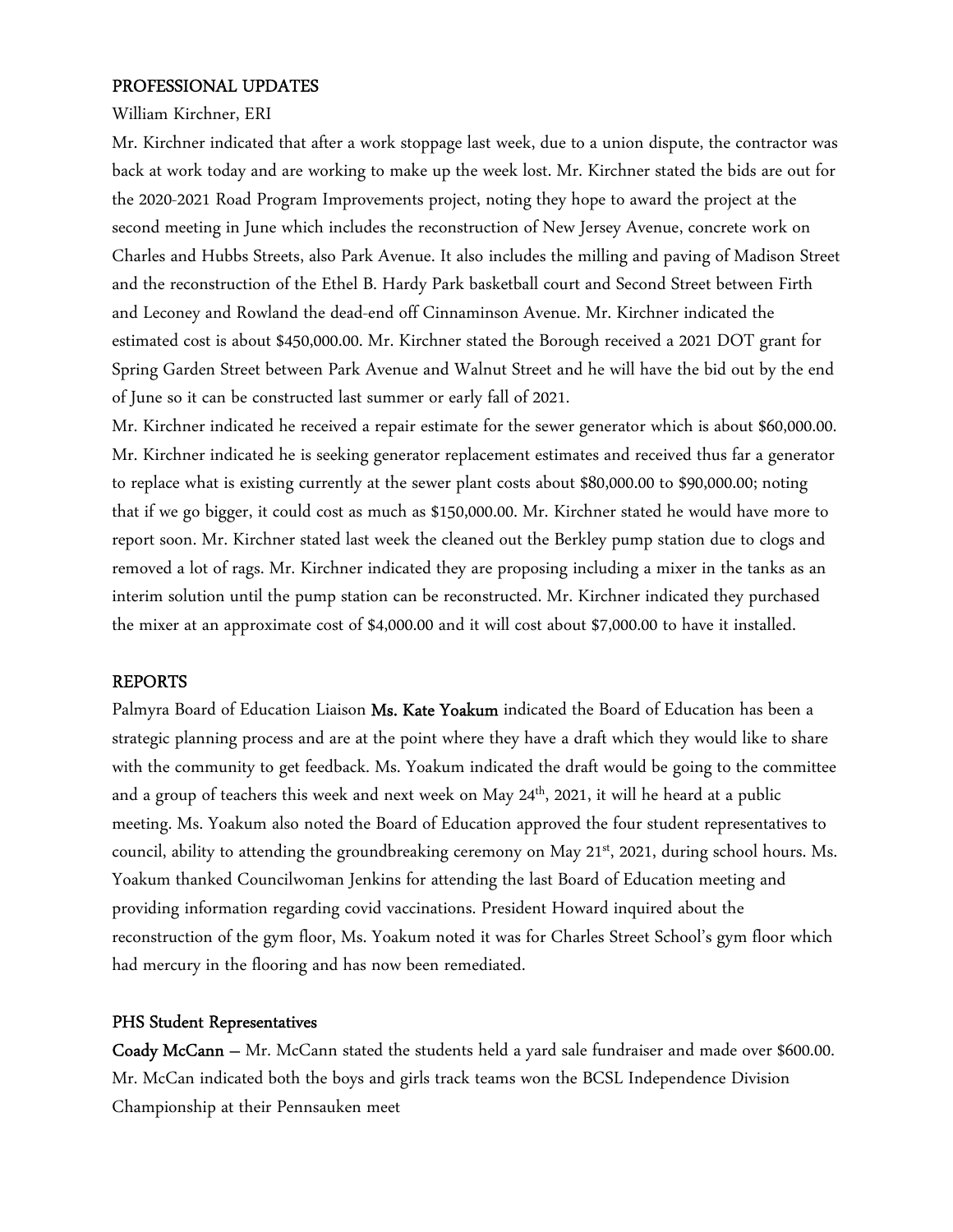**Andrew Yansick** – Mr. Yansick thanked council for inviting them to the groundbreaking ceremony coming up this week, noting that the process was in the making long before they were born, but how great it will be to be a witness to such an enormous project for the Borough of Palmyra and they are looking forward to it.

Councilman Allmond asked if Palmyra was doing the adopt a Senior Student program this year. Mr. Yansick indicated he did not know. Councilwoman Russell indicated they were, and she would forward that information to the governing body.

### PUBLIC COMMENT

We requested those participants wishing to have or make a Public comment, email their questions or comments in advance to Municipal Clerk Rita Jackson at djackson@boroughofpalmyra.com. The opportunity to submit comments prior to meeting expired at 12:00 PM on May 17<sup>th</sup>, 2021. All comments will become part of the record and included with the Meeting Minutes. For those who "attended" the Virtual Meeting, Mayor Tait opened the meeting to the public for

comments. All comments are part of the record and are included with the Meeting Minutes. Mayor Tait asked for a motion to open to the Public for comments.

President Howard made a motion to open the public portion for comments. Mr. Allmond second the motion.

### All members present voted in favor of the motion. Motion Carried

Mayor Tait asked if any comments were received before the meeting. Municipal Clerk, Ms. Jackson indicated no comments were received prior to the meeting.

Mayor Tait asked if there were any comments from those present.

No one from the public wishing to be heard, Mayor Tait asked for a motion to close the Public Portion. President Howard made a motion to close the public portion, Mrs. Russell second the motion.

#### All members present voted in favor of the motion. Motion Carried

## ORDINANCES ON FIRST READING public hearing, June 21st, 2021

Ordinance 2021-08, An Ordinance of the Borough of Palmyra in the County of Burlington, New Jersey Prohibiting the Operation of any Class of Cannabis Business Within its Geographical Boundaries. Mayor Tait requested of motion to approve Ordinance 2021-08. Mrs. Russell made a motion to approve Ordinance 2021-08. President Howard seconded the motion.

#### At the call of the roll, the vote was:

INFAVOR: Mr. Allmond, Dr. Cloud, Mrs. Jenkins, Mrs. McCann, Mrs. Russell, President Howard AGAINST: None

Motion carried. Ordinance 2021-08 was approved on first reading.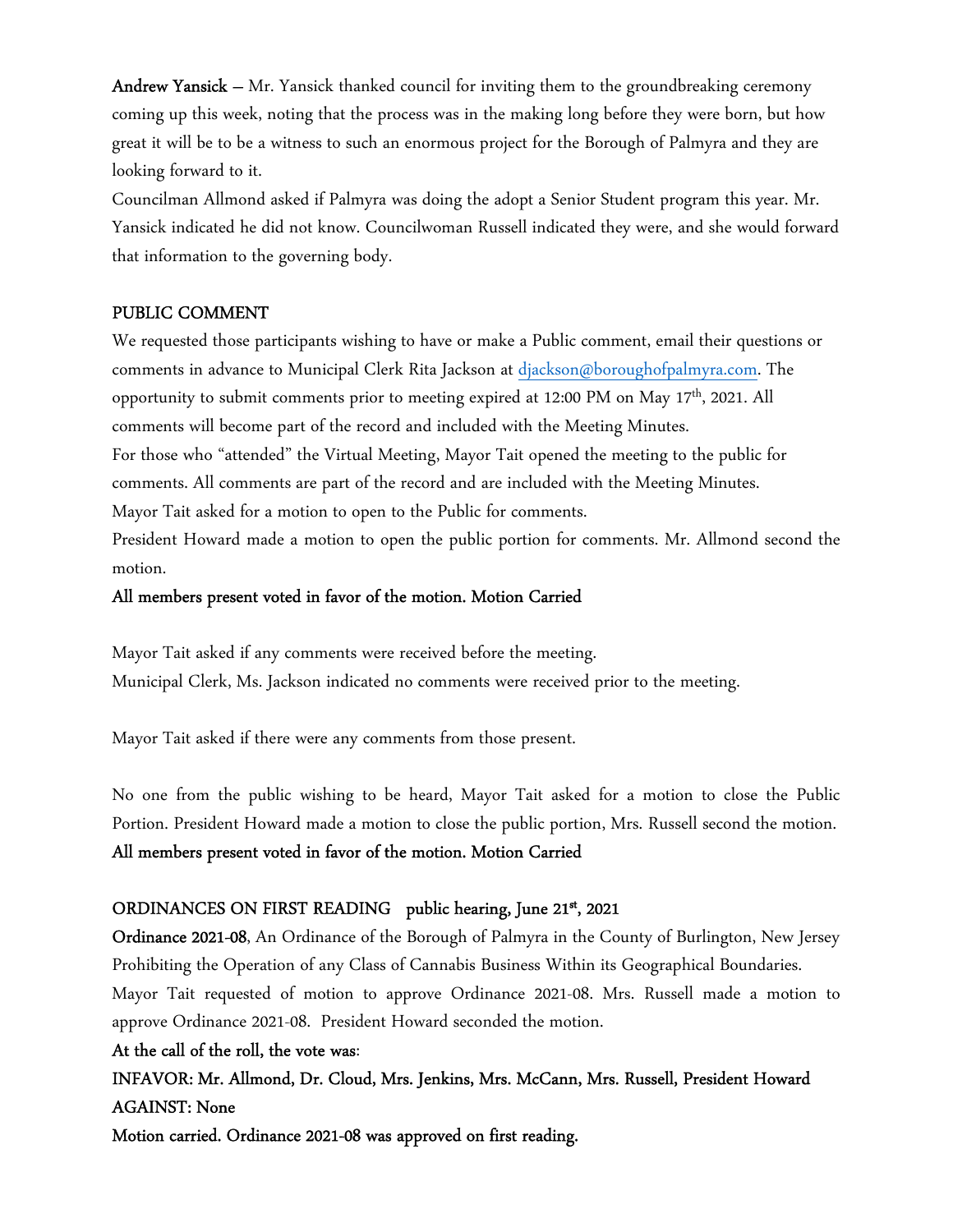Mr. Rosenberg noted the ordinance should be referred to the Land Use Board for comment regarding its consistency with the master plan.

#### ORDINANCES ON SECOND READING public hearing

Ordinance 2021-06, An Ordinance of the Borough of Palmyra County of Burlington, New Jersey Approving an Application for a Long-Term Tax Exemption and Authorizing the Execution of a Financial Agreement for a Tax Exemption for an Urban Renewal Project with Respect to the Property Commonly Know as Block 156, Lots 1 and 1.01 (Future Lot 1.08) on the Tax Map of the Borough of Palmyra

Mayor Tait asked for a motion to open Ordinance 2021-06 for public hearing. President Howard made a motion to open Ordinance 2021-06 for public comments. Mrs. Russell second the motion

#### All members present voted in favor of the motion.

Seeing no comments Mayor Tait requested a motion to close the public portion for hearing of Ordinance 2021-06. President Howard made a motion to close the public hearing of Ordinance 2021- 06. Mrs. Russell second the motion.

#### All members present voted in favor of the motion.

Mayor Tait requested of motion to approve Ordinance 2021-06. Mrs. Russell made a motion to approve Ordinance 2021-06. President Howard seconded the motion.

At the call of the roll, the vote was:

## INFAVOR: Mr. Allmond, Dr. Cloud, Mrs. Jenkins, Mrs. McCann, Mrs. Russell, President Howard AGAINST: None

Motion carried. Ordinance 2021-06 was approved.

Ordinance 2021-07, An Ordinance of the Borough of Palmyra County of Burlington, Vacating and releasing any and all restrictive covenants contained within the Deed dated December 12, 1952, between the Borough of Palmyra as grantor and Miriam Isdaner, et als as grantee; said Deed having been recorded in the office of the Clerk of Burlington County on December 22<sup>nd</sup>, 1952, in Book 1140 at page 189.

Mr. Rosenberg explained the ordinance and why it was necessary to remove the restrictive covenant.

Mayor Tait asked for a motion to open Ordinance 2021-07 for public hearing. Mr. Allmond made a motion to open Ordinance 2021-07 for public comments. Mrs. Russell second the motion All members present voted in favor of the motion.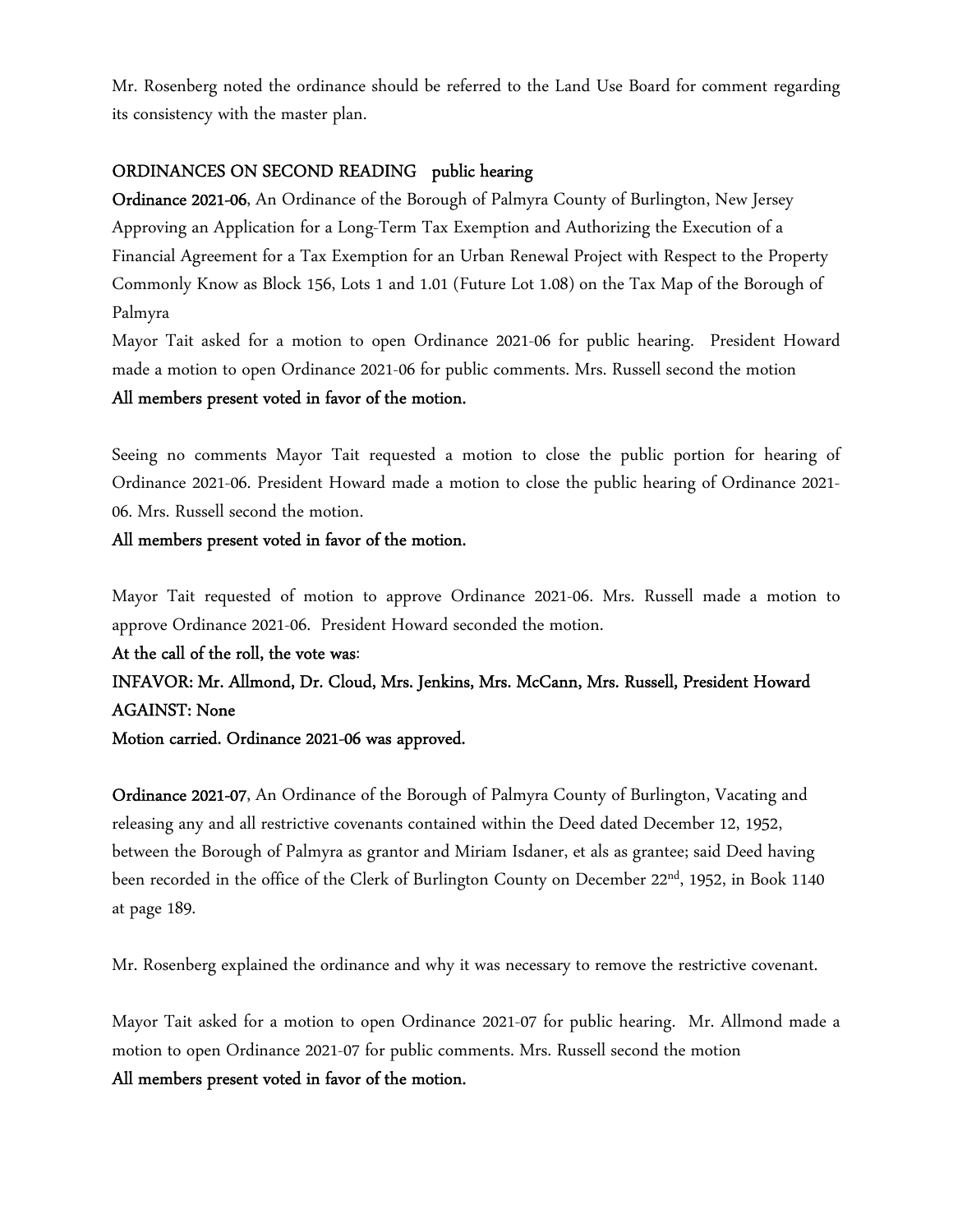Seeing no comments Mayor Tait requested a motion to close the public portion for hearing of Ordinance 2021-07. Mr. Allmond made a motion to close the public hearing of Ordinance 2021-07. Mrs. Russell second the motion.

#### All members present voted in favor of the motion.

Mayor Tait requested of motion to approve Ordinance 2021-07. Mr. Allmond made a motion to approve Ordinance 2021-07. Dr. Cloud seconded the motion.

At the call of the roll, the vote was:

INFAVOR: Mr. Allmond, Dr. Cloud, Mrs. Jenkins, Mrs. McCann, Mrs. Russell, President Howard AGAINST: None

Motion carried. Ordinance 2021-07 was approved.

#### RESOLUTIONS

Mayor Tait stated Resolution 2021-126 thru Resolution 2021-136 would be enacted as a single motion, if any resolution needs additional discussion, it will be removed from the consent agenda and voted on separately.

Mayor Tait asked if any resolution needed to be removed from the consent agenda. Seeing none Mayor Tait read the following resolutions into the record:

Resolution 2021-126, Resolution Requesting Approval of Item of Revenue and Appropriation N.J.S.A. 40A: 4-87 (Chapter159) for 2021 NJDOT Spring Garden Street in the Amount of \$240,000.00

Resolution 2021-127, Resolution Requesting Approval of Item of Revenue and Appropriation N.J.S.A. 40A: 4-87 (Chapter159) for Safe & Secure Grant in the Amount of \$21,322.00

Resolution 2021-128, Resolution Requesting Approval of Item of Revenue and Appropriation N.J.S.A. 40A: 4-87 (Chapter159) for 2018 Recycling Tonnage Grant in the Amount of \$1,703.08

Resolution 2021-129, Resolution Requesting Approval of Item of Revenue and Appropriation N.J.S.A. 40A: 4-87 (Chapter159) for 2017 Recycling Tonnage Grant in the Amount of \$7,943.70

Resolution 2021-130, Resolution Requesting Approval of Item of Revenue and Appropriation N.J.S.A. 40A: 4-87 (Chapter159) for Drunk Driving Enforcement Grant in the Amount of \$3,501.79

Resolution 2021-131, Resolution Requesting Approval of Item of Revenue and Appropriation N.J.S.A. 40A: 4-87 (Chapter159) for Bullet Proof Vests in the Amount of \$1,805.40

Resolution 2021-132, Resolution Requesting Approval of Item of Revenue and Appropriation N.J.S.A. 40A: 4-87 (Chapter159) for Body Armor Gant in the Amount of \$995.80

Resolution 2021-133, Resolution Appointing Duane J. Wallace as Plumbing Subcode Official and Plumbing Inspector effective June 1, 2021, at the Combined Salary of \$17,500.00 subject to the Terms in the Offer of Employment Dated May 12, 2021 and Approved Application for Exemption from the Provisions of N.J.S.A. 52:14-7a of the New Jersey Act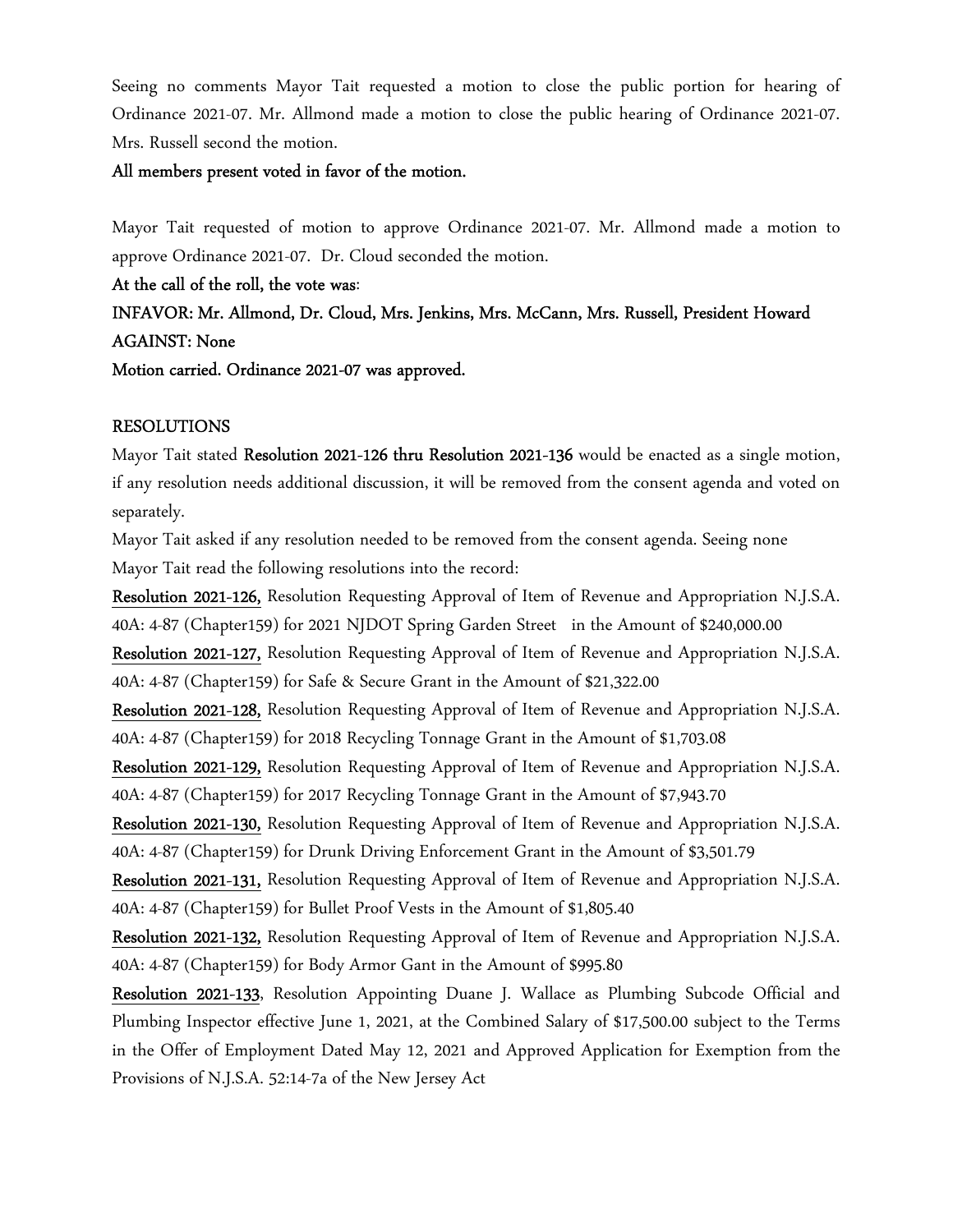Resolution 2021-134, Resolution Authorizing the Borough of Palmyra to Apply to the New Jersey Department of Community Affairs (NJDCA) for a FY 2021 Local Recreation Improvement Grant (LRIG)

Resolution 2021-135, Resolution Adopting the Collective Bargaining Agreement with the FOP Lodge #2 for period of January 1, 2021, to December 31,2023 and authorizing the Ma7482yor to execute the Collective Bargaining Agreement.

Resolution 2021-136, Resolution Authorizing the Payment of May 2021 Bills in the Amount of \$2,144,664.81

Mayor Tait requested a motion to approve Resolution 2021-126 thru Resolution 2021-136.

Mrs. Russell made a motion to approve Resolution 2021-126 thru Resolution 2021-136. President Howard second the motion.

At the call of the roll, the vote was:

## INFAVOR: Mr. Allmond, Dr. Cloud, Mrs. Jenkins, Mrs. McCann, Mrs. Russell, President Howard AGAINST: None

Motion carried. Resolutions 2021-126 and Resolution 2021-136 were approved

Mayor Tait requested a motion to approve the Treasurer's Report of April 2021. Mrs. Russell made a motion to approve the Treasurer's Report for April 2021. President Howard second the motion.

## At the call of the roll: INFAVOR: Mr. Allmond, Dr. Cloud, Mrs. Jenkins, Mrs. McCann, Mrs. Russell, President Howard AGAINST: None Motion Carried. Treasurer Report was approved

#### COMMUNITY SPOTLIGHT

Mr. Allmond noted the Memorial Day Observation will be held on May 31, 2021, at 10:00 am. Mayor Tait indicated she received a letter from Mr. Elwee, president of the War Memorial Committee indicating they had reviewed the undated plans for the enhancement of the War Memorial and were in complete support of the project and the new scope of work.

Mayor Tait stated the planting has begun at the community garden at the Palmyra Nature Cove and noted the opening of the garden will be June  $5<sup>th</sup>$ , 20221 at 10:00 am.

Councilwoman McCann thanked the PIA for their efforts with the clean-up on Broad Street on Saturday morning. Mayor Tait also noted the Juneteenth Celebration which will be hosted by both Palmyra and Riverton Boroughs on June 19<sup>th</sup>, 2021. Mayor Tait noted the celebration begins at the community center with an e-waste collection event beginning at 10:00 am followed by a concert in Riverton Park from 2-4 pm. Mayor Tait noted the Palmyra Pharmacy will be in attendance to administer Covid vaccines, there will be tables set up for voter registration and there will be a scavenger hunt with other fun activities.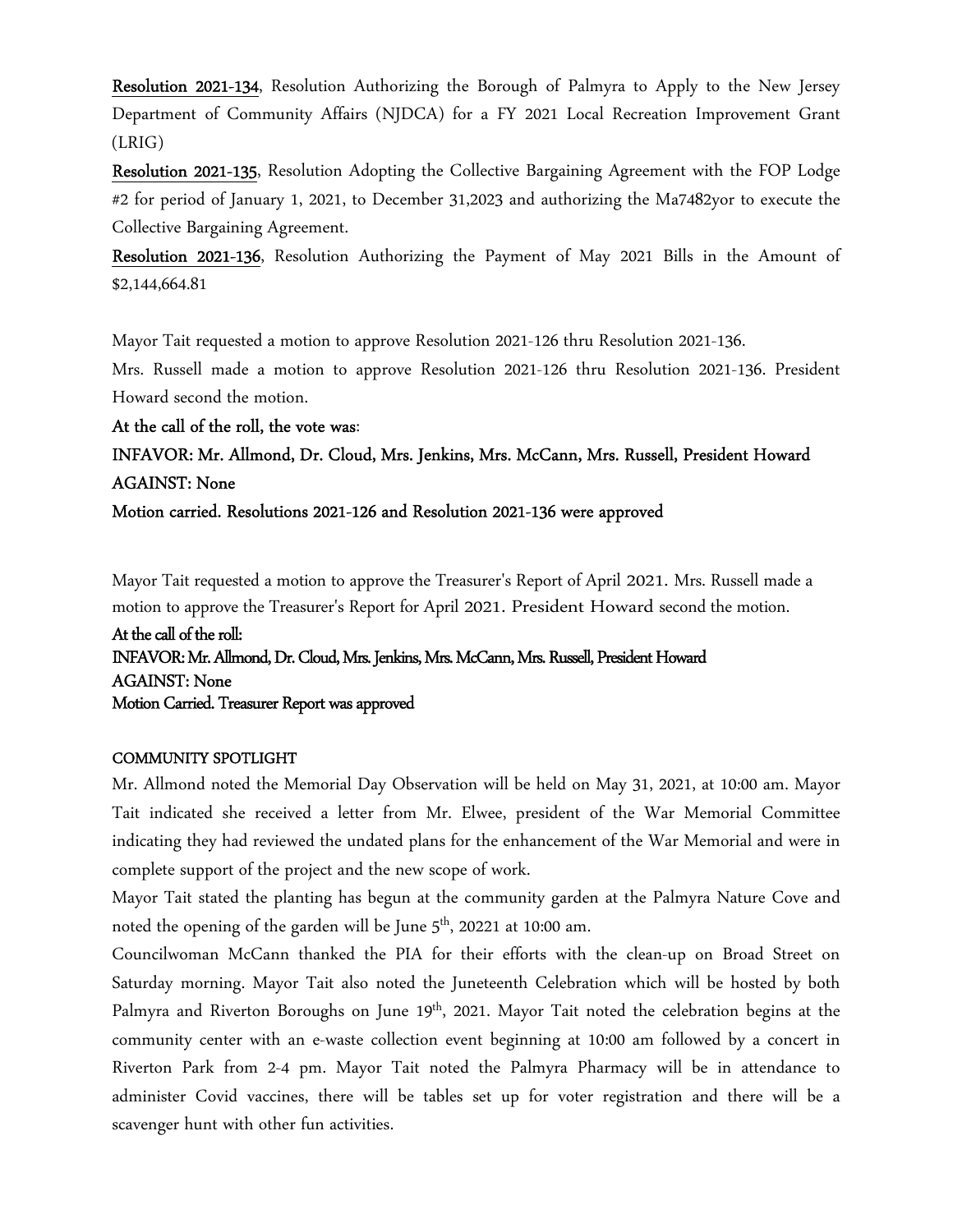#### DISCUSSION ITEMS

Mr. Gural indicated the Borough Hall staff is back in the office and everyone is working their regular hours he noted we are still in a high-risk area. Mr. Gural indicated he was hoping to reopen Borough Hall probably on a limited basis after the Fourth of July, anticipating bringing back some laid off employees to help with that process. Mayor Tait indicated the Palmyra adult residents vaccinated percentage is 50%. Mr. Gural indicated we are proceeding cautiously. Mr. Gural stated the Legion Field restrooms are open and the cleaning by the sports organizations seems to be going well.

President Howard indicated he would note the field usage ordinance in his committee report.

Mr. McGill stated the public works vacancy has been filled and that new employees is in and working diligently with the flower beads and landscaping all over town.

Mr. Gural stated, Chief Campbell will be sending the public safety committee an email regarding the new police hires noting the background checks have been completed. Mr. Gural stated the Class I Policer Officer positions will be posted tomorrow, noting that Chief Campbell had reserved three spots in the upcoming classes for the Class I officers to attend.

Mr. Gural indicated the purchase orders signature requirement from Council, the sidewalk/snow & ice removal ordinance, parking ordinance, sewer lateral responsibility ordinance and handicap parking sign ordinance are just reminders that work is needed on those various items.

Mr. Gural stated the Riverton Borough Jetter agreement expires June 17<sup>th</sup>, 2021 and we currently don't have plans to renew that agreement. Mr. Gural noted that if the governing body decides to renew the agreement the current fee schedule would have to be adjusted to better reflect the cost of the services provided.

Mr. Gural indicated the public safety committee needs to meet with Chief Dreby regarding the Fire Company lease and the requested increases. Mr. Gural indicated a meeting had been scheduled for June 4, 2021 with the EMS Squad president, Danny Norman, Chief Dreby and some department heads to sort out some of the administrative issues before meeting with the public safety committee. Mr. Gural indicated he has provided information to the salaries review committee, he noted the administration and finance, public safety, and public works committees should meet and evaluate the information regarding merit increases; their recommendations should be forwarded to the master committee. President Howard indicated the master committee would be meeting tomorrow and discussing the recommendations submitted. Mr. Gural stated we would like to adopt any increases by the end on June so they are in place for the second quarter.

President Howard indicated he had spoken with someone regarding getting a push button at the Highland Avenue crosswalk and was waiting to hear if that crosswalk can handle the type of equipment which needs to be installed. He noted when he received additional information, he would notify council.

Mayor Tait stated the Rt. 130/Delaware River Corridor Plan Endorsement Committee appointees will be named next month; she is waiting for responses.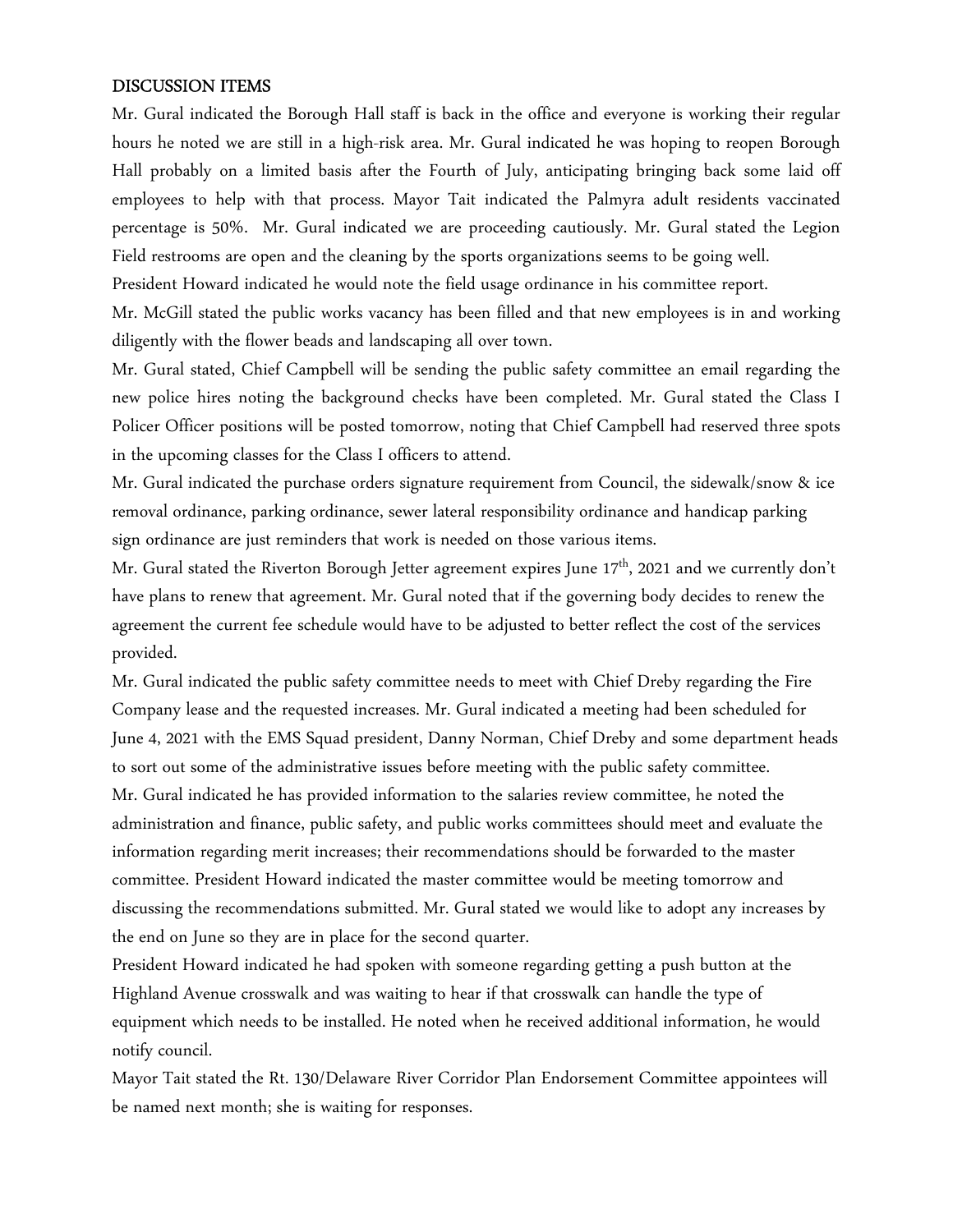Mr. Gural reminded all that the next meeting begins at 6:00 pm as it is the night before the primary election.

Mr. Gural indicated the DCA Local Recreation Improvement Grant application submittal was approved earlier in the meeting and we are hoping to hear regarding approval or not in the fall. Mr. Gural stated the redeveloper is also willing to allow the change in the redevelopment agreement regarding funding for the turf field replacement. Mr. Gural indicated the DCA Shared Service Grant regarding the exploratory potential merger of Fire Department/EMS will be discussed at the upcoming meeting with the fire chief, ems president and public safety committee.

#### ADMINISTRATORS REPORT

Mr. Gural noted that the Verizon NJ Tax appeal as suggested in Mr. Rosenberg's memo to the governing body, is not worth expending funding to contest as it is less than \$10.00

#### COUNCIL COMMITTEE REPORTS

Mrs. Jenkins- Mrs. Jenkins indicated the administrative and finance committee meet and was eager to share their thoughts with the master committee.

President Howard- President Howard indicated he would be reporting for many various committees; he noted the following:

Congratulations to public works and the new hire. Public safety committee will be meeting with Chief Campbell regarding the new hires.

President Howard indicated the master committee, (Mayor Tait, President Howard and Councilwoman Jenkins) will be meeting tomorrow at 5:30 regarding the salary increases.

President Howard indicated the Legion field restrooms are open and things are working out well with the cleaning. He noted they are working on a plan for the fall regarding the restrooms. President Howard stated the committee would like to see additional trash cans placed on Broad Street, he indicated he would be speaking with Mr. McGill regarding stock, ordering if needed and placement of those trash containers. President Howard stated the committee working on the field usage and fee schedule will have the ordinance complete and ready for implementation by January 2022. There was some discussion regarding completion of the ordinance and implementation of it.

Mrs. McCann stated she was hoping that things would change regarding the necessity of cleaning the Legion Field restrooms every two hours.

Dr. Cloud noted she had been speaking with Sustainable South Jersey regarding getting support for our Green Team and possibly partnering to complete some projects or plan different projects or events. Dr. Cloud stated she and the committee would like to get moving again towards obtaining our certification from Sustainable Jersey. Mayor Tait suggested Dr. Cloud also contact the Bridge Commission as there may be some things done there which may also count towards our certification.